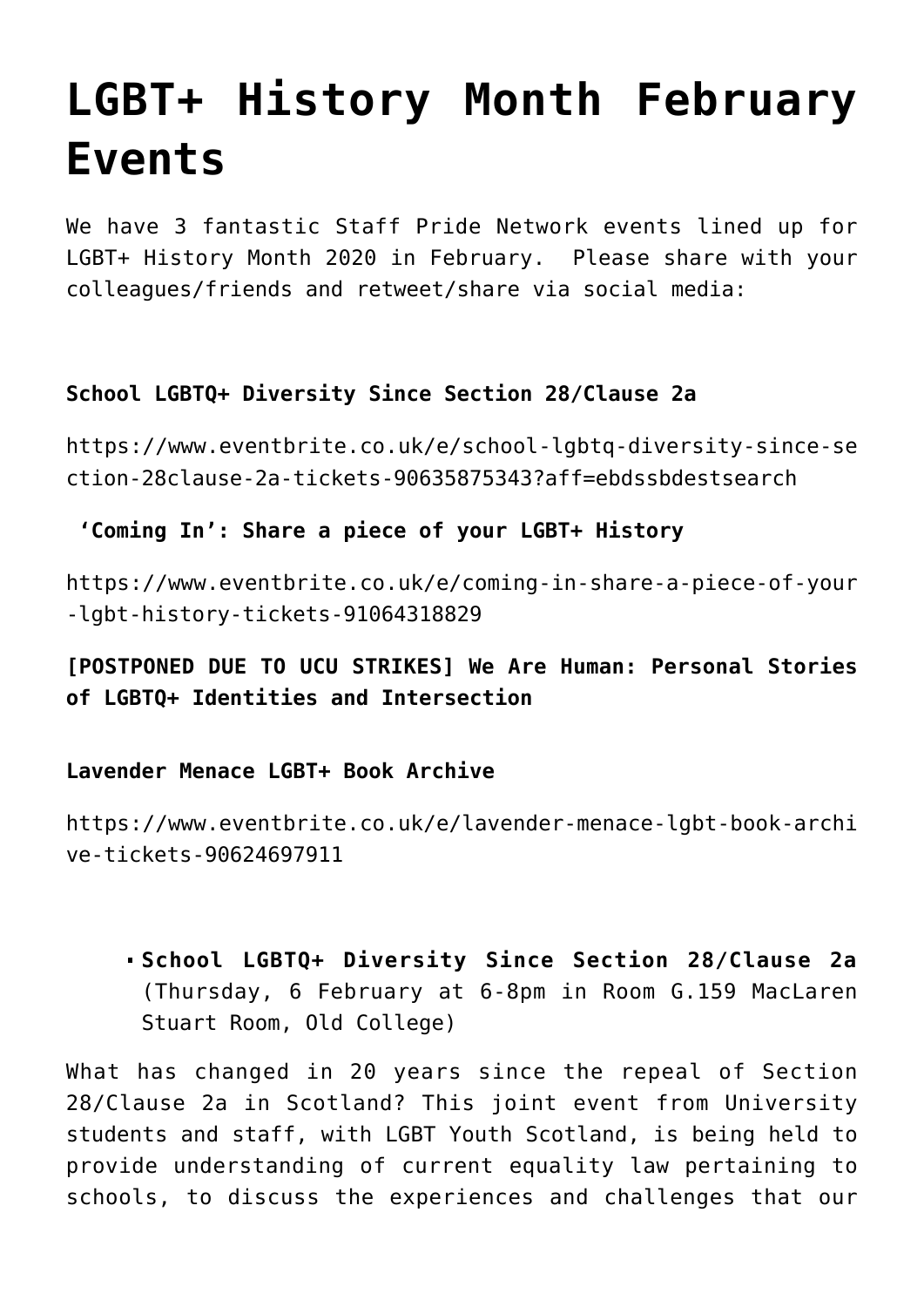students and staff had in school before and after Section 28/Clause 2a's repeal, in particular young trans students' experiences, for the audience to learn about the similarities and differences of their times.

This public event is an opportunity for us all to show support for our trans staff and students and the trans community.

[https://www.eventbrite.co.uk/e/school-lgbtq-diversity-since-se](https://www.eventbrite.co.uk/e/school-lgbtq-diversity-since-section-28clause-2a-tickets-90635875343?aff=ebdssbdestsearch) [ction-28clause-2a-tickets-90635875343?aff=ebdssbdestsearch](https://www.eventbrite.co.uk/e/school-lgbtq-diversity-since-section-28clause-2a-tickets-90635875343?aff=ebdssbdestsearch)

**'Coming In': Share a piece of your LGBT+ History** (Thursday, 13 February at 5:30-7:30pm in Room 2.03, 50 George Square)

If you moved to the University of Edinburgh for study or work, this is for YOU. Staff Pride Network & PrideSoc student network have partnered with OurStory Scotland to record our stories and experiences, good or bad, of coming to Edinburgh. How did you imagine it would be, and how does the reality compare with your expectations? How different is it if you are coming from overseas or from the Highlands?

[https://www.eventbrite.co.uk/e/coming-in-share-a-piece-of-your](https://www.eventbrite.co.uk/e/coming-in-share-a-piece-of-your-lgbt-history-tickets-91064318829) [-lgbt-history-tickets-91064318829](https://www.eventbrite.co.uk/e/coming-in-share-a-piece-of-your-lgbt-history-tickets-91064318829)

#### [**POSTPONED DUE TO UCU STRIKES]**

**We Are Human: Personal Stories of LGBTQ+ Identities and Intersection** (Friday, 21 February at 8:50am-1:30pm/12:45-5:30pm in the Informatics Forum)

We are pleased to announce the inaugural 'We Are Human" conference organised by the Staff Pride Network and PrideSoc with funding from the Principal's office, Finance department and the colleges of CSE, CMVM/BVM & CAHSS about raising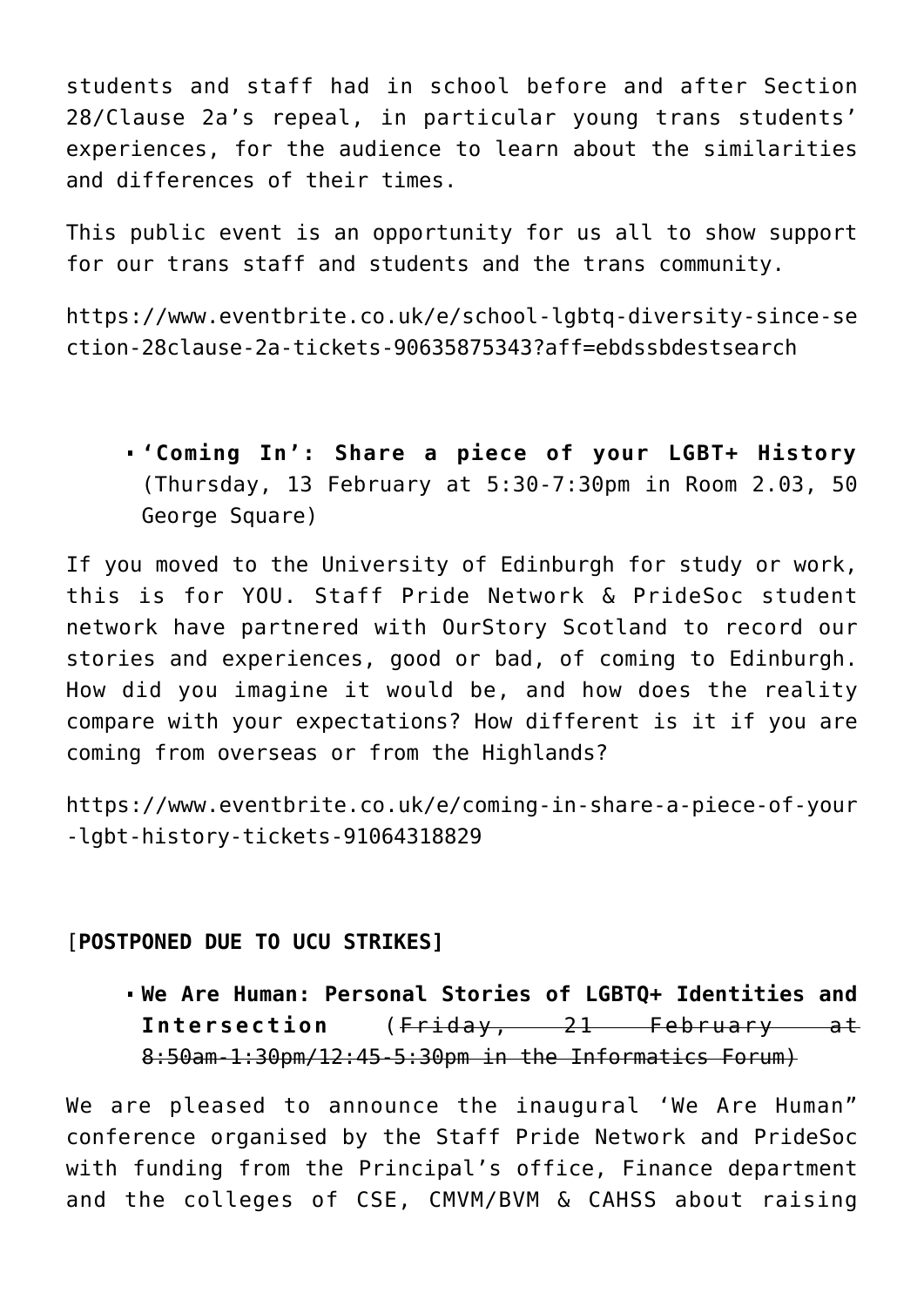awareness and discussing issues and challenges faced by LGBTQ+ staff and students. Morning/afternoon sessions can be booked separately in case anyone can only make one session. Allies especially welcome. Lunch, tea & coffee included.

Scottish Minister for Older People & Equality Christina McKelvie MSP will officially close the event alongside the Principal, Professor Peter Mathieson.

Programme details at [https://blogs.ed.ac.uk/staffpridenetwork/2019/12/20/we-are-hum](https://blogs.ed.ac.uk/staffpridenetwork/2019/12/20/we-are-human-personal-stories-of-lgbtq-identities-and-intersection/) [an-personal-stories-of-lgbtq-identities-and-intersection](https://blogs.ed.ac.uk/staffpridenetwork/2019/12/20/we-are-human-personal-stories-of-lgbtq-identities-and-intersection/)

[https://www.eventbrite.co.uk/e/we-are-human-personal-stories-o](https://www.eventbrite.co.uk/e/we-are-human-personal-stories-of-lgbtq-identities-and-intersection-tickets-91479195737) [f-lgbtq-identities-and-intersection-tickets-91479195737](https://www.eventbrite.co.uk/e/we-are-human-personal-stories-of-lgbtq-identities-and-intersection-tickets-91479195737)

[We Are Human Conference – Friday 21st Feb 2020 MyEd booking](https://www.events.ed.ac.uk/index.cfm?eventssearch=LGBT&event=search&eventStart=0&eventProviderId=&cw_inChannelLink=1&cw_passThrough=marked) [link](https://www.events.ed.ac.uk/index.cfm?eventssearch=LGBT&event=search&eventStart=0&eventProviderId=&cw_inChannelLink=1&cw_passThrough=marked)

**Lavender Menace LGBT+ Book Archive** (Thursday, 27 February at 5:30-7:30pm in Room G.06, 50 George Square)

Many of the original LGBT+ and feminist presses have closed and well-known books have been forgotten. Join us to hear from Lavender Menace Returns on how and why they are creating an LGBT+ archive and database to ensure that our stories are not lost. They also want to include LGBT+ writing of today to form one body of work telling the story of our community – and our demand for equality and honesty. Open to all; invite your friends.

[https://www.eventbrite.co.uk/e/lavender-menace-lgbt-book-archi](https://www.eventbrite.co.uk/e/lavender-menace-lgbt-book-archive-tickets-90624697911) [ve-tickets-90624697911](https://www.eventbrite.co.uk/e/lavender-menace-lgbt-book-archive-tickets-90624697911)

There are also the monthly evening social and coffee and cake dates to look forward to in February and beyond: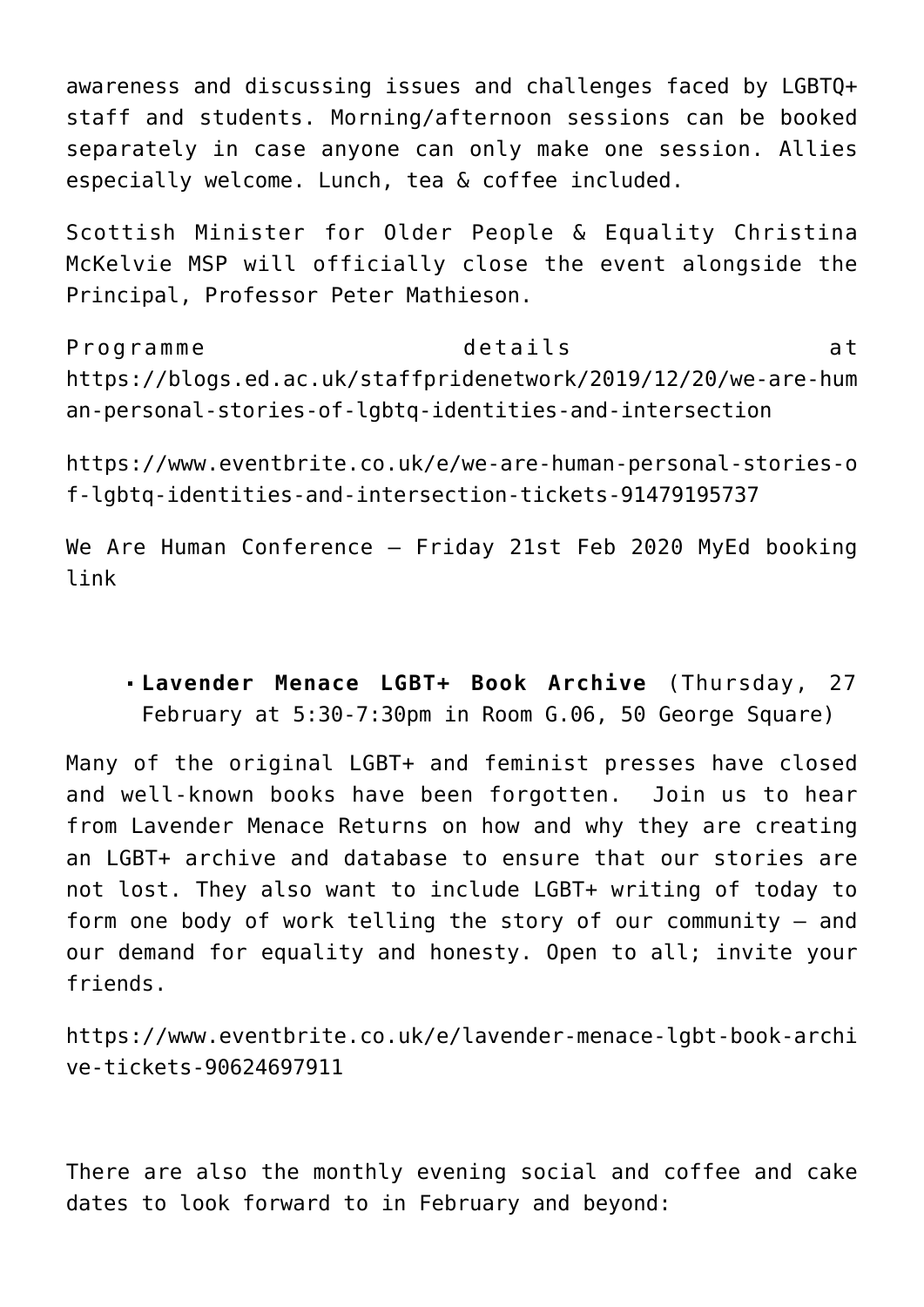Staff Pride Network's Monthly **Evening Social** (Friday, 7 February at 6-10pm at Checkpoint)

[https://www.eventbrite.co.uk/e/staff-pride-networks-monthly-ev](https://www.eventbrite.co.uk/e/staff-pride-networks-monthly-evening-social-tickets-61238984451) [ening-social-tickets-61238984451](https://www.eventbrite.co.uk/e/staff-pride-networks-monthly-evening-social-tickets-61238984451)

Staff Pride Network **Central** Coffee & Cake (Wednesday, 12 February at 1-2pm in Bayes Cafe)

[https://www.eventbrite.co.uk/e/staff-pride-network-central-cof](https://www.eventbrite.co.uk/e/staff-pride-network-central-coffee-cake-tickets-61528580641) [fee-cake-tickets-61528580641](https://www.eventbrite.co.uk/e/staff-pride-network-central-coffee-cake-tickets-61528580641)

Staff Pride Network **Kings Buildings** Coffee & Cake (Wednesday, 19 February at 1:15-2pm in the Upstairs Café,  $7<sup>th</sup>$  Floor)

[https://www.eventbrite.co.uk/e/staff-pride-network-kings-build](https://www.eventbrite.co.uk/e/staff-pride-network-kings-buildings-coffee-cake-tickets-61779344683) [ings-coffee-cake-tickets-61779344683](https://www.eventbrite.co.uk/e/staff-pride-network-kings-buildings-coffee-cake-tickets-61779344683)

Staff Pride Network **Western General** Coffee & Cake (Wednesday, 26 February at 3-4pm in the Nucleus Café)

[https://www.eventbrite.co.uk/e/staff-pride-network-western-gen](https://www.eventbrite.co.uk/e/staff-pride-network-western-general-hospital-coffee-cake-tickets-62355589246) [eral-hospital-coffee-cake-tickets-62355589246](https://www.eventbrite.co.uk/e/staff-pride-network-western-general-hospital-coffee-cake-tickets-62355589246)

We hope to see you there!

HUGE thanks to our event partners and the Events Organising Team of Tracy, Dax, Cara, Siobhan and Jonathan, without whom none of these events would have happened.

Jonathan and Katie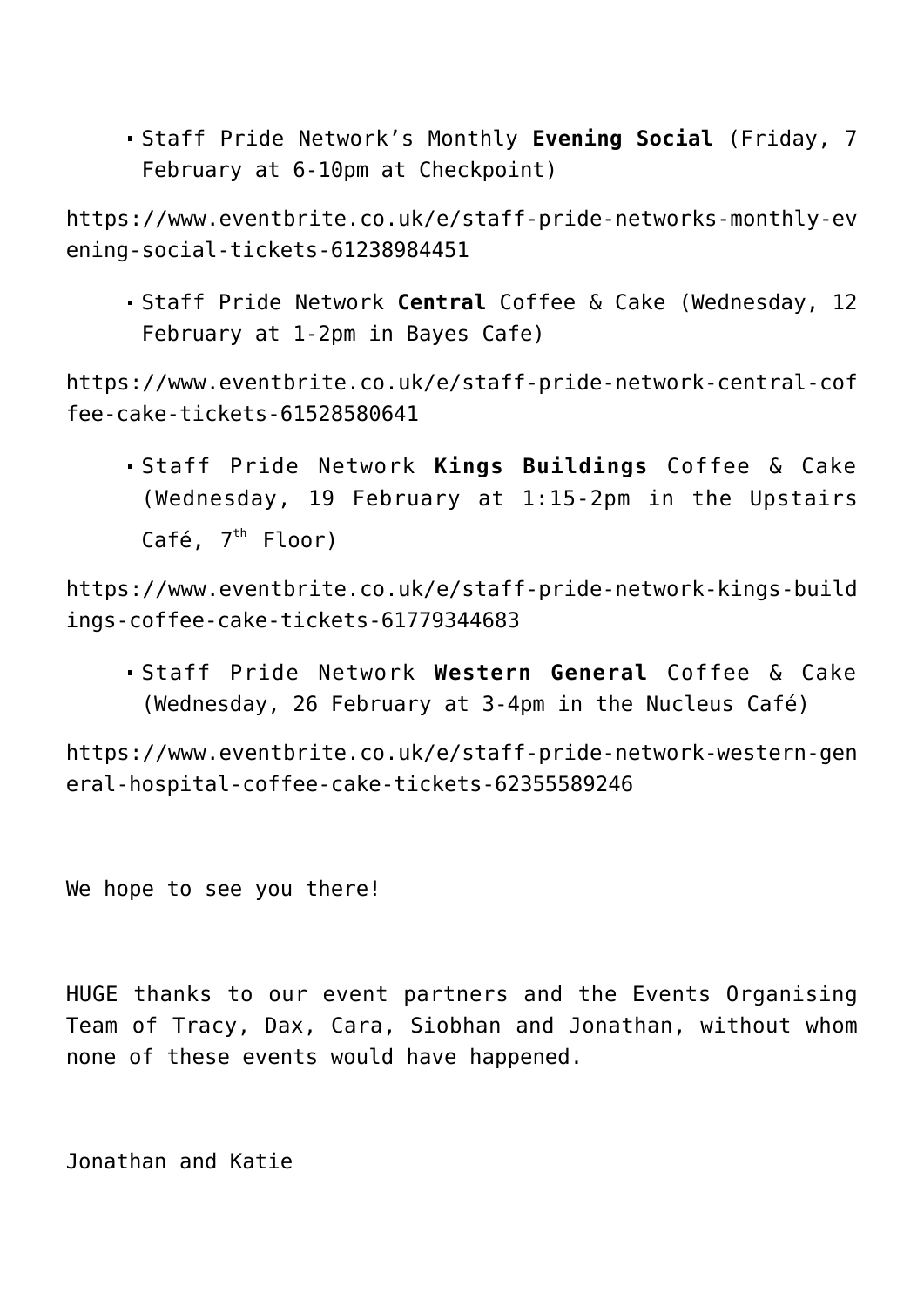Jonathan MacBride (he/him) and Katie Nicoll Baines (she/her)

Co-Chairs of Staff Pride Network, for LGBT+ Colleagues and Allies

# **[University medical centre](https://blogs.ed.ac.uk/staffpridenetwork/2020/01/16/university-medical-centre-achieves-lgbt-pride-in-practice-gold-award/) [achieves LGBT Pride in](https://blogs.ed.ac.uk/staffpridenetwork/2020/01/16/university-medical-centre-achieves-lgbt-pride-in-practice-gold-award/) [Practice gold award](https://blogs.ed.ac.uk/staffpridenetwork/2020/01/16/university-medical-centre-achieves-lgbt-pride-in-practice-gold-award/)**

The University's Mackenzie Medical Centre has been awarded a gold accreditation by the LGBT Foundation's Pride in Practice.

Pride in Practice, a quality assurance support service, is endorsed by the Royal College of GPs and aims to strengthen and develop the Primary Care Services relationship with LGBT patients.

The Mackenzie Medical Centre have been working with Pride in Practice to implement changes to current processes and deliver staff training around how to effectively and confidently meet the needs of LGBT patients.

After completing a focused self-assessment, the centre successfully achieved the gold award, which demonstrates the practice's commitment to ensuring a fully-inclusive patient centred service for the LGBT community.

*As a University owned practice we thought it was really important to meet the needs of our varied practice population. Many LGBT patients can tell a story of a difficult health encounter they have had around their gender or sexuality. Following our Pride in Practice training, the entire team at Mackenzie Medical Centre (administrative*